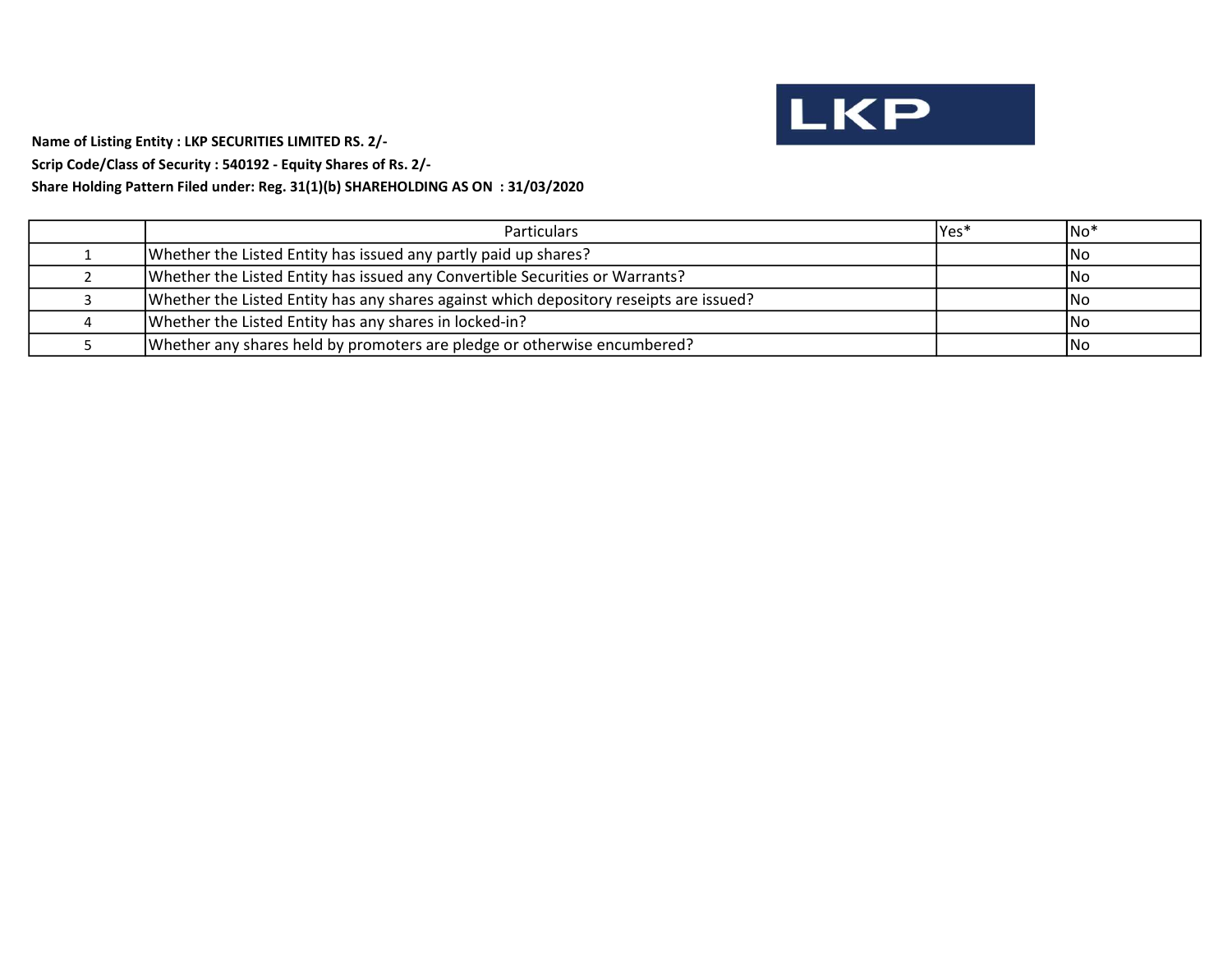

## Table I - Summary Statement holding of specified securities

| Categ                   | Category of shareholder (II)        | Nos. of share | No. of fully | No. of Partly No. of                   |                |           | Total Nos. Shareholding |          |                     | No of voting Rights held in each class of |                   | No of shares             | <b>Total</b>                       |        | Number of Locked in shares |                                                  |              | Number of shares pledged Number of equity shares |
|-------------------------|-------------------------------------|---------------|--------------|----------------------------------------|----------------|-----------|-------------------------|----------|---------------------|-------------------------------------------|-------------------|--------------------------|------------------------------------|--------|----------------------------|--------------------------------------------------|--------------|--------------------------------------------------|
| $\vert$ ory (I) $\vert$ |                                     | holders (III) | paid up      | paid -up equity   shares   shares held |                |           | as a % of               |          |                     | securities (IX)                           |                   |                          | underlying   Shareholding          | (XII)  |                            | or otherwise encumbered   held in dematerialized |              |                                                  |
|                         |                                     |               | equity       | shares held (V) underly                |                | $(VII =$  | total no.of             |          |                     |                                           | outstanding       | as a %                   |                                    |        | (XIII)                     |                                                  | Form (XIV)   |                                                  |
|                         |                                     |               | shares held  |                                        | ing            | $IV+V+VI$ | shares                  |          | No of voting Rights |                                           |                   |                          | Total as convertible assuming full |        |                            |                                                  |              |                                                  |
|                         |                                     |               | (IV)         |                                        | Deposit        |           | (Calculated             | Class X  | Class               | <b>Total</b>                              | $a % of \sqrt{a}$ |                          | Securities   Conversion of         | No.(a) | As a % of                  | No.(a)                                           | As a % of    |                                                  |
|                         |                                     |               |              |                                        | ory            |           | as per SCRR,            |          |                     |                                           |                   | $  (A+B+C)  $ (including | convertible                        |        | Total shares               |                                                  | Total shares |                                                  |
|                         |                                     |               |              |                                        | <b>Receipt</b> |           | 1957) (VIII)            |          |                     |                                           |                   |                          | warrants) (X) securities(as a      |        | held (b)                   |                                                  | held (b)     |                                                  |
|                         |                                     |               |              |                                        | s (VI)         |           | As a % of               |          |                     |                                           |                   |                          | % of diluted                       |        |                            |                                                  |              |                                                  |
|                         |                                     |               |              |                                        |                |           | $(A+B+C2)$              |          |                     |                                           |                   |                          | share capital)                     |        |                            |                                                  |              |                                                  |
| (A)                     | Promoter and Promoter Group         |               | 48817856     |                                        |                | 48817856  | 66.03                   | 48817856 |                     | 48817856                                  | 66.03             |                          | 66.03                              |        | 0.00                       |                                                  | 0.00         | 48817856                                         |
| (B)                     | Public                              | 6420          | 25116880     |                                        |                | 25116880  | 33.97                   | 25116880 |                     | 25116880                                  | 33.97             |                          | 33.97                              |        | 0.00                       | N/A                                              | N/A          | 23005304                                         |
| (C)                     | Non Promoter - Non Public           |               |              |                                        |                |           |                         |          |                     |                                           |                   |                          |                                    |        |                            |                                                  |              |                                                  |
| (C1)                    | Shares underlying DRs               |               |              |                                        |                |           | 0.00                    |          |                     |                                           | 0.00              |                          | 0.00                               |        | 0.00                       | N/A                                              | N/A          |                                                  |
|                         | (C2) Shares held by Employee Trusts |               |              |                                        |                |           | 0.00                    |          |                     |                                           | 0.00              |                          | 0.00                               |        | 0.00                       | N/A                                              | N/A          |                                                  |
|                         | Total                               | 6428          | 73934736     |                                        |                | 73934736  | 100.00                  | 73934736 |                     | 73934736 100.00                           |                   |                          | 100.00                             |        | 0.00                       |                                                  | 0.00         | 71823160                                         |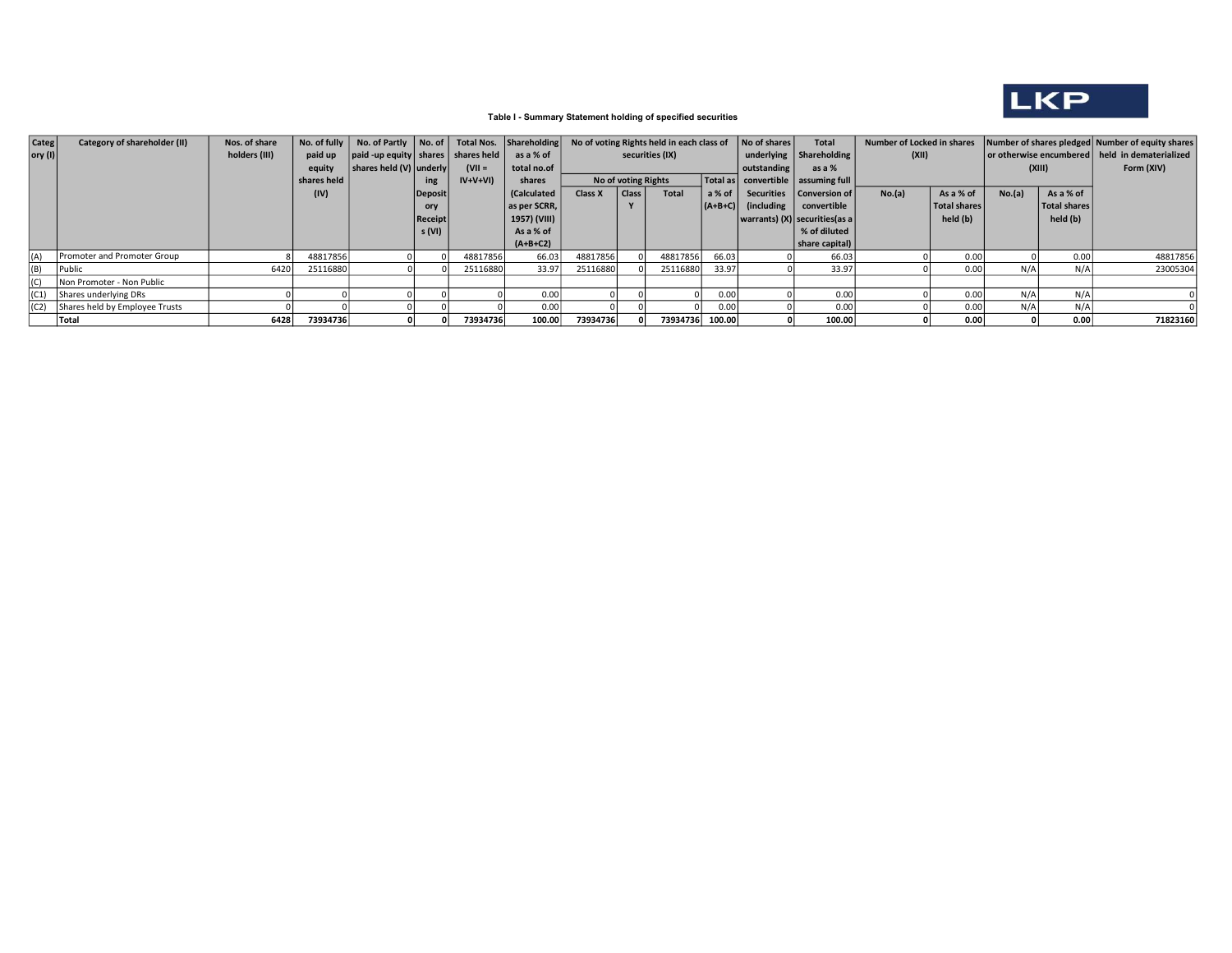

#### Table II - Statement showing Shareholding Pattern of the Promoter and Promoter Group

|         |                                           |                                |                                            | No. of<br>Partly |                                    |                                  |                                             | No of voting Rights held in each class of<br>No of voting Rights | securities (IX) |          | Total as         | No of shares<br>underlying | Total<br>Shareholding as a<br>% assuming full<br><b>Conversion of</b> | Number of Locked in shares (XII) |                 | Number of shares pledged or<br>otherwise encumbered (XIII) |                        |                                 |
|---------|-------------------------------------------|--------------------------------|--------------------------------------------|------------------|------------------------------------|----------------------------------|---------------------------------------------|------------------------------------------------------------------|-----------------|----------|------------------|----------------------------|-----------------------------------------------------------------------|----------------------------------|-----------------|------------------------------------------------------------|------------------------|---------------------------------|
|         |                                           |                                |                                            |                  |                                    |                                  |                                             |                                                                  | <b>Class</b>    | Total    |                  | outstanding                | convertible                                                           |                                  | As a % of Total | No.(a)                                                     | As a % of Total shares |                                 |
|         |                                           |                                |                                            | paid-up          |                                    |                                  | Shareholding %                              | Class X                                                          |                 |          | a % of           | convertible                |                                                                       | No.(a)                           | shares held (b) |                                                            | held (b)               |                                 |
|         |                                           |                                |                                            |                  | equity No. of shares<br>underlying | <b>Total Nos.</b><br>shares held |                                             |                                                                  |                 |          | Total            | <b>Securities</b>          | securities (as a %<br>of diluted share                                |                                  |                 |                                                            |                        |                                 |
|         |                                           |                                | No. of fully paid up<br>equity shares held | shares<br>held   | Depository                         | $(VII =$                         | calculate as per<br><b>SCRR 1957 As a %</b> |                                                                  |                 |          | voting<br>rights | (including                 | capital) (XI)                                                         |                                  |                 |                                                            |                        | Number of equity shares held in |
|         | Category & Name of the Shareholder (I)    | Nos. of share<br>holders (III) |                                            | (V)              | <b>Receipts (VI)</b>               | $IV+V+VI)$                       | of $(A+B+C2)$ (VIII)                        |                                                                  |                 |          |                  |                            | warrants) $(X)$ = $(VII)+(X)$ as a %                                  |                                  |                 |                                                            |                        | dematerialized Form (XIV)       |
|         | Indian                                    |                                | (IV)                                       |                  |                                    |                                  |                                             |                                                                  |                 |          |                  |                            |                                                                       |                                  |                 |                                                            |                        |                                 |
| (a)     | Individuals/HUFs                          |                                |                                            |                  |                                    | $\Omega$                         | 0.00                                        |                                                                  |                 |          | 0.00             | $\Omega$                   | 0.00                                                                  |                                  | 0.00            |                                                            | 0.00                   |                                 |
| (b)     | Central Govt./State Govt.                 |                                |                                            |                  |                                    |                                  | 0.00                                        |                                                                  |                 |          | 0.00             | 0                          | 0.00                                                                  | $\sqrt{2}$                       | 0.00            |                                                            | 0.00                   |                                 |
| (c)     | Financial Institutions/Banks              |                                |                                            |                  | $\Omega$                           |                                  | 0.00                                        |                                                                  | $\Omega$        |          | 0.00             | $\Omega$                   | 0.00                                                                  |                                  | 0.00            |                                                            | 0.00                   |                                 |
| (d)     | Any Other(specify)                        |                                |                                            |                  |                                    |                                  |                                             |                                                                  |                 |          |                  |                            |                                                                       |                                  |                 |                                                            |                        |                                 |
| $(d-1)$ | Corporate Bodies                          |                                | 24662120                                   |                  |                                    | 24662120                         | 33.36                                       | 24662120                                                         |                 | 24662120 | 33.36            | $\Omega$                   | 33.36                                                                 |                                  | 0.00            |                                                            | 0.00                   | 24662120                        |
|         |                                           |                                |                                            |                  |                                    |                                  |                                             |                                                                  |                 |          |                  |                            |                                                                       |                                  |                 |                                                            |                        |                                 |
|         | <b>BHAVANA HOLDINGS PRIVATE LIMITED</b>   |                                | 8722030                                    |                  |                                    | 8722030                          | 11.80                                       | 8722030                                                          |                 | 8722030  | 11.80            | $\Omega$                   | 11.80                                                                 |                                  | 0.00            |                                                            | 0.00                   | 8722030                         |
|         |                                           |                                |                                            |                  |                                    |                                  |                                             |                                                                  |                 |          |                  |                            |                                                                       |                                  |                 |                                                            |                        |                                 |
|         | SEA GLIMPSE INVESTMENTS PVT LTD           |                                | 15940090                                   |                  |                                    | 15940090                         | 21.56                                       | 15940090                                                         |                 | 15940090 | 21.56            | $\Omega$                   | 21.56                                                                 |                                  | 0.00            |                                                            | 0.00                   | 15940090                        |
|         | (d-2) Directors                           |                                | 604332                                     |                  |                                    | 604332                           | 0.82                                        | 604332                                                           |                 | 604332   | 0.82             | -ol                        | 0.82                                                                  | $\Omega$                         | 0.00            |                                                            | 0.00                   | 604332                          |
|         | <b>PRATIK M DOSHI</b>                     |                                | 604332                                     |                  |                                    | 604332                           | 0.82                                        | 604332                                                           |                 | 604332   | 0.82             | -ol                        | 0.82                                                                  | $\Omega$                         | 0.00            |                                                            | 0.00                   | 604332                          |
| $(d-3)$ | Directors Relatives                       |                                | 23551404                                   |                  |                                    | 23551404                         | 31.85                                       | 23551404                                                         | $\Omega$        | 23551404 | 31.85            | 0                          | 31.85                                                                 | $\Omega$                         | 0.00            |                                                            | 0.00                   | 23551404                        |
|         | SHITAL A SONPAL                           |                                | 100350                                     |                  |                                    | 100350                           | 0.14                                        | 100350                                                           |                 | 100350   | 0.14             | 0                          | 0.14                                                                  |                                  | 0.00            |                                                            | 0.00                   | 100350                          |
|         | MAHENDRA VASANTRAI DOSHI                  |                                | 13089354                                   |                  |                                    | 13089354                         | 17.70                                       | 13089354                                                         | $\Omega$        | 13089354 | 17.70            | $\circ$                    | 17.70                                                                 | $\Omega$                         | 0.00            |                                                            | 0.00                   | 13089354                        |
|         | IRA PRATIK DOSHI                          |                                | 600000                                     |                  |                                    | 600000                           | 0.81                                        | 600000                                                           | $\Omega$        | 600000   | 0.81             | 0                          | 0.81                                                                  | $\Omega$                         | 0.00            |                                                            | 0.00                   | 600000                          |
|         | <b>SAMAYA PRATIK DOSHI</b>                |                                | 600000                                     |                  |                                    | 600000                           | 0.81                                        | 600000                                                           | $\Omega$        | 600000   | 0.81             | -ol                        | 0.81                                                                  | $\Omega$                         | 0.00            |                                                            | 0.00                   | 600000                          |
|         | MAHENDRA VASANTRAI DOSHI                  |                                | 9161700                                    |                  |                                    | 9161700                          | 12.39                                       | 9161700                                                          | - ol            | 9161700  | 12.39            | $\Omega$                   | 12.39                                                                 |                                  | 0.00            |                                                            | 0.00                   | 9161700                         |
|         | Sub Total (A)(1)                          |                                | 4881785                                    |                  |                                    | 4881785                          | 66.03                                       | 4881785                                                          |                 | 4881785  | 66.03            |                            | 66.03                                                                 |                                  | 0.00            |                                                            | 0.00                   | 48817856                        |
|         | Foreign                                   |                                |                                            |                  |                                    |                                  |                                             |                                                                  |                 |          |                  |                            |                                                                       |                                  |                 |                                                            |                        |                                 |
|         |                                           |                                |                                            |                  |                                    |                                  |                                             |                                                                  |                 |          |                  |                            |                                                                       |                                  |                 |                                                            |                        |                                 |
| (a)     | Individuals(NRI/Foreign Individuals)      |                                |                                            |                  |                                    |                                  | 0.00                                        |                                                                  |                 |          | 0.00             | $\Omega$                   | 0.00                                                                  |                                  | 0.00            |                                                            | 0.00                   |                                 |
| (b)     | Government                                |                                |                                            |                  | $\Omega$                           |                                  | 0.00                                        |                                                                  | $\Omega$        |          | 0.00             | -ol                        | 0.00                                                                  |                                  | 0.00            |                                                            | 0.00                   |                                 |
| (c)     | Institutions                              |                                |                                            |                  | $\Omega$                           |                                  | 0.00                                        |                                                                  | $\Omega$        |          | 0.00             | $\Omega$                   | 0.00                                                                  |                                  | 0.00            |                                                            | 0.00                   |                                 |
| (d)     | Foreign Portfolio Investor                |                                |                                            |                  |                                    |                                  | 0.00                                        |                                                                  |                 |          | 0.00             | $\Omega$                   | 0.00                                                                  |                                  | 0.00            |                                                            | 0.00                   |                                 |
| (e)     | Any Other(specify)                        |                                |                                            |                  |                                    |                                  |                                             |                                                                  |                 |          |                  |                            |                                                                       |                                  |                 |                                                            |                        |                                 |
|         | Sub Total (A)(2)                          |                                |                                            |                  |                                    |                                  | 0.00                                        |                                                                  |                 |          | 0.00             | $\Omega$                   | 0.00                                                                  |                                  | 0.00            |                                                            | 0.00                   |                                 |
|         | <b>Total Shareholding of Promoter and</b> |                                |                                            |                  |                                    |                                  |                                             |                                                                  |                 |          |                  |                            |                                                                       |                                  |                 |                                                            |                        |                                 |
|         | Promoter Group (A)=(A)(1)+(A)(2)          |                                | 4881785                                    |                  |                                    | 48817856                         | 66.03                                       | 48817856                                                         |                 | 48817856 | 66.03            |                            | 66.03                                                                 |                                  | 0.00            |                                                            | 0.00                   | 48817856                        |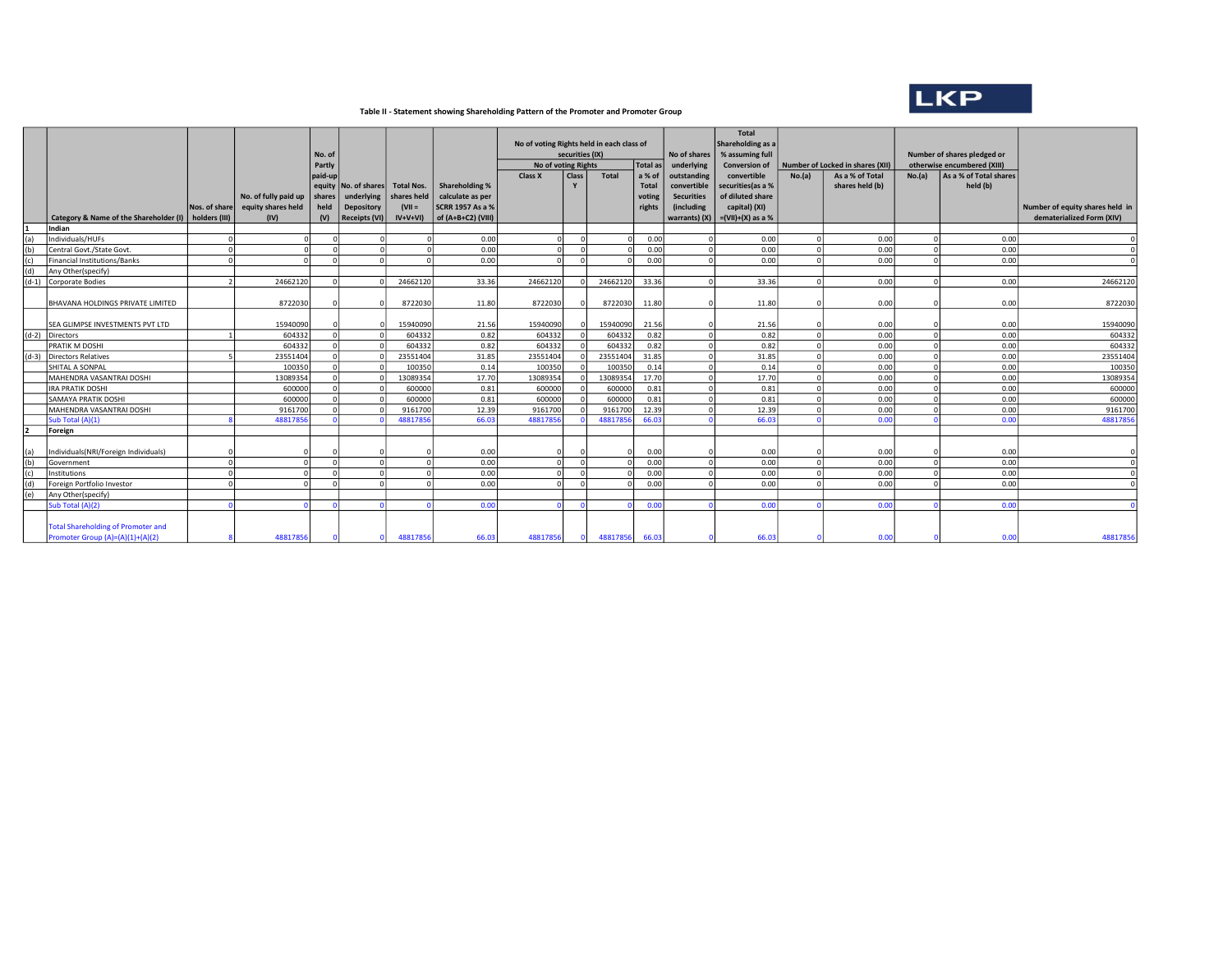

## Table III - Statement showing Shareholding Pattern of the Public Shareholder

|              |                                                                      |                         |                      | No. of<br>Partly |                             |                     |                       | No of voting Rights held in each class of<br>securities (IX) |                                       |                   | No of shares       | <b>Total</b><br>Shareholding as a<br>% assuming full |                                     |          | Number of shares pledged or                         |                                       |                     |                                |
|--------------|----------------------------------------------------------------------|-------------------------|----------------------|------------------|-----------------------------|---------------------|-----------------------|--------------------------------------------------------------|---------------------------------------|-------------------|--------------------|------------------------------------------------------|-------------------------------------|----------|-----------------------------------------------------|---------------------------------------|---------------------|--------------------------------|
|              |                                                                      |                         |                      | paid-<br>up      | No. of                      |                     | <b>Shareholding %</b> | Class X                                                      | No of voting Rights<br><b>Class Y</b> | <b>Total</b>      | Total as<br>a % of | underlying<br>outstanding                            | <b>Conversion of</b><br>convertible | No.(a)   | Number of Locked in shares (XII)<br>As a % of Total | otherwise encumbered (XIII)<br>No.(a) | As a % of           |                                |
|              |                                                                      |                         |                      | equity           | shares                      | <b>Total Nos.</b>   | calculate as per      |                                                              |                                       |                   | <b>Total</b>       | convertible                                          | securities(as a %                   |          | shares held (b)                                     |                                       | <b>Total shares</b> | <b>Number of equity</b>        |
|              |                                                                      | Nos. of                 | No. of fully paid up | shares           | underlying                  | shares held         | <b>SCRR 1957 As a</b> |                                                              |                                       |                   | voting             | <b>Securities</b>                                    | of diluted share                    |          |                                                     |                                       | held (b)            | shares held in                 |
|              | Category & Name of the shareholder                                   | share                   | equity shares held   | held             | Depository                  | $(VII =$            | % of (A+B+C2)         |                                                              |                                       |                   | rights             | (including                                           | capital) (XI)                       |          |                                                     |                                       |                     | dematerialized Form            |
|              | $\left( \mathbf{r} \right)$<br><b>Institutions</b>                   | holders (III)           | (IV)                 | (V)              | <b>Receipts (VI)</b>        | $IV+V+VI)$          | (VIII)                |                                                              |                                       |                   |                    | warrants) (X)                                        | $=(VII)+(X)$ as a %                 |          |                                                     |                                       |                     | (XIV)                          |
| (a)          | Mutual Funds                                                         | $\overline{\mathbf{a}}$ | 4200                 | $\Omega$         | $\Omega$                    | 4200                | 0.01                  | 4200                                                         | $\Omega$                              | 4200              | 0.01               | $\Omega$                                             | 0.01                                |          | 0.00                                                | $\Omega$                              | 0.00                | $\Omega$                       |
| (b)          | Venture Capital Funds                                                | $\Omega$                | C                    | $\Omega$         | $\Omega$                    | <b>C</b>            | 0.00                  | $\Omega$                                                     | $\Omega$                              |                   | 0.00               | 0                                                    | 0.00                                |          | 0.00                                                | $\circ$                               | 0.00                | $\overline{0}$                 |
| (c)          | Alternate Investments Funds                                          | $\Omega$                | C                    | $\Omega$         | $\mathbf 0$                 |                     | 0.00                  | $\Omega$                                                     | $\Omega$                              |                   | 0.00               | $\Omega$                                             | 0.00                                |          | 0.00                                                | $\Omega$                              | 0.00                | $\Omega$                       |
|              |                                                                      |                         |                      |                  |                             |                     |                       |                                                              |                                       |                   |                    |                                                      |                                     |          |                                                     |                                       |                     |                                |
| (d)          | Foreign Venture Capital Investors                                    |                         |                      |                  | $\Omega$                    |                     | 0.00                  |                                                              |                                       |                   | 0.00               |                                                      | 0.00                                |          | 0.00                                                |                                       | 0.00                |                                |
| (e)          | Foreign Portfolio Investors                                          |                         | 2149504              | $\Omega$         | $\mathbf 0$                 | 2149504             | 2.91                  | 2149504                                                      |                                       | 2149504           | 2.91               | $\Omega$                                             | 2.91                                |          | 0.00                                                | $\Omega$                              | 0.00                | 2149504                        |
|              | INDIA MAX INVESTMENT FUND                                            |                         |                      |                  |                             |                     |                       |                                                              |                                       |                   |                    |                                                      |                                     |          |                                                     |                                       |                     |                                |
|              | LIMITED                                                              |                         | 2149504              | $\Omega$         | $\Omega$                    | 2149504             | 2.91                  | 2149504                                                      |                                       | 2149504           | 2.91               | $\Omega$                                             | 2.91                                |          | 0.00                                                | $\Omega$                              | 0.00                | 2149504                        |
| (f)          | Financial Institutions/Banks<br>Insurance Companies                  | $\Omega$                | 15300<br>$\Omega$    | $\Omega$         | $\Omega$<br>$\mathbf 0$     | 15300<br>$\sqrt{2}$ | 0.02<br>0.00          | 15300<br>$\Omega$                                            | 0                                     | 15300             | 0.02<br>0.00       | 0                                                    | 0.02<br>0.00                        | $\Omega$ | 0.00<br>0.00                                        | $\Omega$                              | 0.00<br>0.00        | 300<br>$\overline{\mathbf{0}}$ |
| (g)<br>(h)   | Provident Funds / Pension Funds                                      | $\Omega$                | $\Omega$             |                  | $\mathbf 0$                 | $\sqrt{2}$          | 0.00                  | $\Omega$                                                     | οl                                    |                   | 0.00               | $\Omega$                                             | 0.00                                | $\Omega$ | 0.00                                                | $\Omega$                              | 0.00                | $\Omega$                       |
| (i)          | Any other (specify)                                                  |                         |                      |                  |                             |                     |                       |                                                              |                                       |                   |                    |                                                      |                                     |          |                                                     |                                       |                     |                                |
|              | Sub Total (B)(1)                                                     |                         | 216900               |                  | $\Omega$                    | 216900              | 2.93                  | 2169004                                                      |                                       | 216900            | 2.93               |                                                      | 2.93                                |          | 0.00                                                |                                       | 0.00                | 2149804                        |
|              |                                                                      |                         |                      |                  |                             |                     |                       |                                                              |                                       |                   |                    |                                                      |                                     |          |                                                     |                                       |                     |                                |
| l2           | <b>Central Government/State</b><br>Government(s)/ President of India |                         |                      |                  |                             |                     |                       |                                                              |                                       |                   |                    |                                                      |                                     |          |                                                     |                                       |                     |                                |
| (a)          | Central Govt./State Govt.                                            | $\Omega$                | $\Omega$             | $\Omega$         | $\mathbf 0$                 | $\Omega$            | 0.00                  | $\Omega$                                                     | $\Omega$                              | $\sqrt{ }$        | 0.00               | $\Omega$                                             | 0.00                                | $\Omega$ | 0.00                                                |                                       | 0.00                | $\Omega$                       |
|              | Sub Total (B)(2)                                                     |                         |                      |                  | $\Omega$                    |                     | 0.00                  |                                                              |                                       |                   | 0.00               |                                                      | 0.00                                |          | 0.00                                                |                                       | 0.00                |                                |
| lз           | Non-Institutions                                                     |                         |                      |                  |                             |                     |                       |                                                              |                                       |                   |                    |                                                      |                                     |          |                                                     |                                       |                     |                                |
| (a)          | Individual                                                           |                         |                      |                  |                             |                     |                       |                                                              |                                       |                   |                    |                                                      |                                     |          |                                                     |                                       |                     |                                |
|              | Ind-Hold nominal shr capital upto                                    |                         |                      |                  |                             |                     |                       |                                                              |                                       |                   |                    |                                                      |                                     |          |                                                     |                                       |                     |                                |
| (ai)         | Rs.2L                                                                | 6043                    | 12334609             |                  | $\Omega$                    | 12334609            | 16.68                 | 12334609                                                     |                                       | 12334609          | 16.68              |                                                      | 16.68                               |          | 0.00                                                |                                       | 0.00                | 10865889                       |
|              | Ind-Hold nominal shr capital in excess<br>of Rs.2L                   |                         | 825474               |                  | $\mathbf 0$                 | 825474              | 1.12                  | 825474                                                       |                                       | 825474            | 1.12               |                                                      | 1.12                                |          | 0.00                                                |                                       | 0.00                | 825474                         |
| (aii)<br>(b) | NBFCs Registered with RBI                                            | $\Omega$                | $\Omega$             | $\Omega$         | $\mathbf 0$                 | $\sqrt{2}$          | 0.00                  | $\Omega$                                                     | ΩI                                    | $\sqrt{2}$        | 0.00               | $\mathbf 0$                                          | 0.00                                | $\Omega$ | 0.00                                                | $\Omega$                              | 0.00                | $\mathbf 0$                    |
| (c)          | <b>Employees Trusts</b>                                              | $\Omega$                | $\Omega$             |                  | $\mathbf 0$                 | $\sqrt{2}$          | 0.00                  | $\Omega$                                                     | $\Omega$                              |                   | 0.00               | $\mathbf 0$                                          | 0.00                                |          | 0.00                                                |                                       | 0.00                | $\overline{0}$                 |
|              | Overseas Depositories (holding DRs)                                  |                         |                      |                  |                             |                     |                       |                                                              |                                       |                   |                    |                                                      |                                     |          |                                                     |                                       |                     |                                |
| (d)          | (balancing figure)                                                   |                         | £                    |                  | $\Omega$                    |                     | 0.00                  |                                                              |                                       |                   | 0.00               |                                                      | 0.00                                |          | 0.00                                                |                                       | 0.00                | $\mathbf 0$                    |
| (e)          | Any Other(specify)                                                   |                         |                      |                  |                             |                     |                       |                                                              |                                       |                   |                    |                                                      |                                     |          |                                                     |                                       |                     |                                |
|              |                                                                      |                         |                      |                  |                             |                     |                       |                                                              |                                       |                   |                    |                                                      |                                     |          |                                                     |                                       |                     |                                |
|              | (e-1) Non Resident Indians (Individuals)                             | 274                     | 1131338              |                  | $\overline{0}$              | 1131338             | 1.53                  | 1131338                                                      |                                       | 1131338           | 1.53               |                                                      | 1.53                                |          | 0.00                                                |                                       | 0.00                | 555788                         |
|              | (e-2) Corporate Bodies                                               | 81                      | 4178776              | $\overline{0}$   | $\mathbf{0}$                | 4178776             | 5.65                  | 4178776                                                      | $\Omega$                              | 4178776           | 5.65               | $\Omega$                                             | 5.65                                | $\Omega$ | 0.00                                                |                                       | 0.00                | 4130770                        |
|              |                                                                      |                         |                      |                  |                             |                     |                       |                                                              |                                       |                   |                    |                                                      |                                     |          | 0.00                                                |                                       |                     |                                |
|              | <b>GROVSNOR INVESTMENT FUND LTD</b><br>HAS LIFESTYLE LIMITED         |                         | 1941694<br>917352    | $\overline{0}$   | $\mathbf 0$<br>$\mathbf{0}$ | 1941694<br>917352   | 2.63<br>1.24          | 1941694<br>917352                                            | ΩI                                    | 1941694<br>917352 | 2.63<br>1.24       | $\Omega$                                             | 2.63<br>1.24                        | $\Omega$ | 0.00                                                | $\Omega$                              | 0.00<br>0.00        | 1941694<br>917352              |
|              | MARYTIME TRIMPEX PRIVATE                                             |                         |                      |                  |                             |                     |                       |                                                              |                                       |                   |                    |                                                      |                                     |          |                                                     |                                       |                     |                                |
|              | LIMITED                                                              |                         | 784794               |                  | $\overline{0}$              | 784794              | 1.06                  | 784794                                                       | U                                     | 784794            | 1.06               |                                                      | 1.06                                |          | 0.00                                                |                                       | 0.00                | 784794                         |
|              | (e-3) Directors                                                      |                         | 39976                | $\overline{0}$   | $\mathbf 0$                 | 39976               | 0.05                  | 39976                                                        | 0                                     | 39976             | 0.05               | 0                                                    | 0.05                                | $\Omega$ | 0.00                                                | $\circ$                               | 0.00                | 39876                          |
|              | (e-4) Trusts                                                         |                         | 1200                 | $\circ$          | $\overline{0}$              | 1200                | 0.00                  | 1200                                                         | οI                                    | 1200              | 0.00               | 0                                                    | 0.00                                |          | 0.00                                                | $\Omega$                              | 0.00                | 1200                           |
|              | (e-5) Clearing Member                                                | 51                      | 71509                | $\overline{0}$   | 0                           | 71509               | 0.10                  | 71509                                                        | 0                                     | 71509             | 0.10               | 0                                                    | 0.10                                | $\Omega$ | 0.00                                                | $\circ$                               | 0.00                | 71509                          |
|              | (e-6) Corporate Body - Broker                                        |                         | 60                   | $\Omega$         | ol                          | 60                  | 0.00                  | 60                                                           | ΩI                                    | 60                | 0.00               | 0                                                    | 0.00                                | $\Omega$ | 0.00                                                | $\circ$                               | 0.00                | 60                             |
|              | (e-7)   Foreign Corporate Bodies                                     |                         | 4364934              | $\Omega$         | $\mathbf 0$                 | 4364934             | 5.90                  | 4364934                                                      |                                       | 4364934           | 5.90               | $\mathbf 0$                                          | 5.90                                |          | 0.00                                                | $\Omega$                              | 0.00                | 4364934                        |
|              | AGRUD CAPITAL PTE LTD                                                |                         | 4364934              | $\Omega$         | $\mathbf{0}$                | 4364934             | 5.90                  | 4364934                                                      | $\Omega$                              | 4364934           | 5.90               | 0                                                    | 5.90                                | $\Omega$ | 0.00                                                | $\Omega$                              | 0.00                | 4364934                        |
|              | Sub Total (B)(3)                                                     | 6412                    | 2294787              |                  | $\Omega$                    | 2294787             | 31.04                 | 2294787                                                      |                                       | 2294787           | 31.04              | $\Omega$                                             | 31.04                               |          | 0.00                                                |                                       | 0.00                | 20855500                       |
|              | <b>Total Public Shareholding</b><br>$(B)=(B)(1)+(B)(2)+(B)(3)$       | 6420                    | 25116880             |                  | $\Omega$                    | 2511688             | 33.97                 | 2511688                                                      | n                                     | 25116880          | 33.97              |                                                      | 33.97                               |          | 0.00                                                |                                       | 0.00                | 23005304                       |